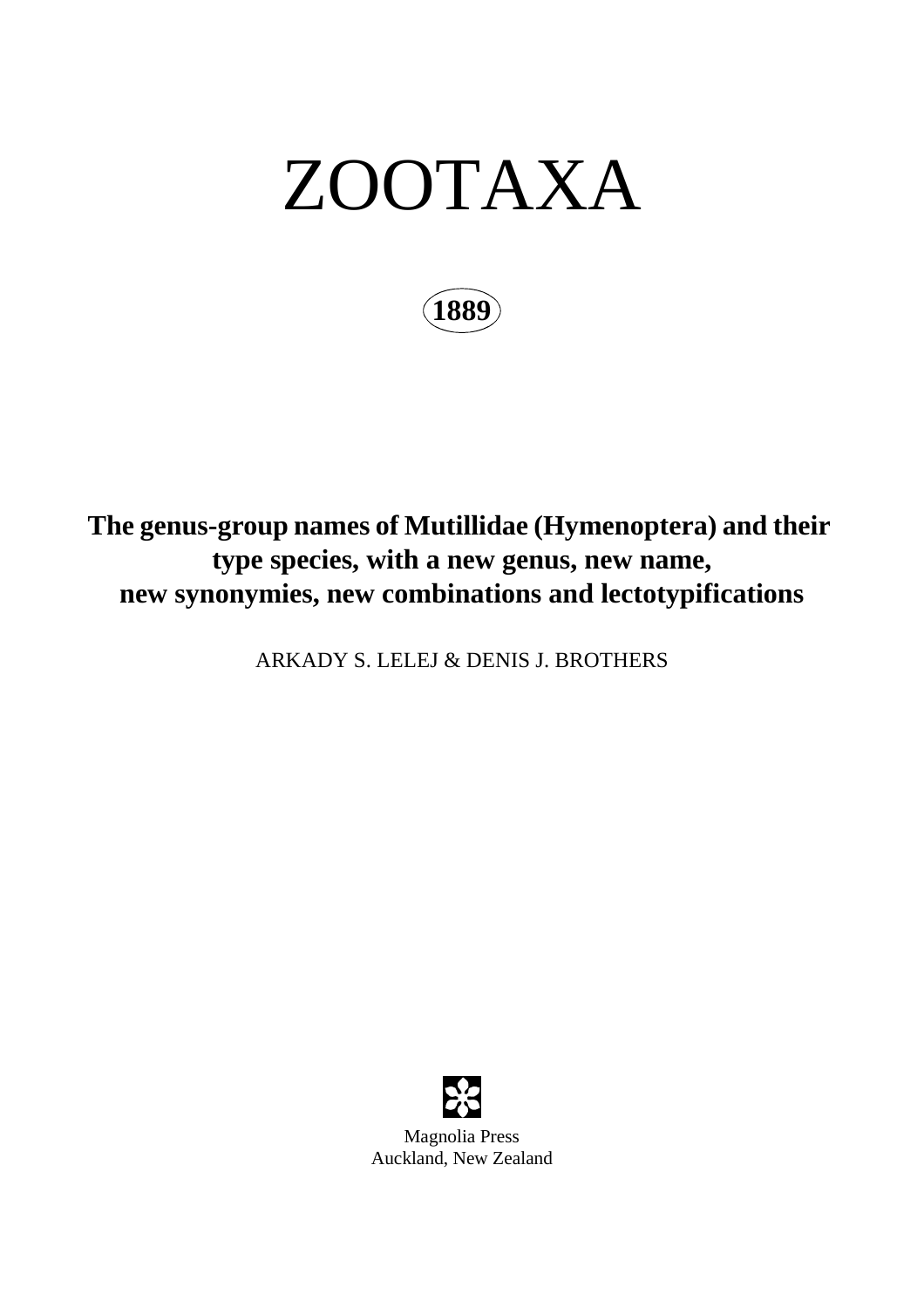Arkady S. Lelej & Denis J. Brothers

**The genus-group names of Mutillidae (Hymenoptera) and their type species, with a new genus, new name, new synonymies, new combinations and lectotypifications** (*Zootaxa* 1889)

79 pp.; 30 cm. 1 Oct. 2008 ISBN 978-1-86977-281-9 (paperback) ISBN 978-1-86977-282-6 (Online edition)

FIRST PUBLISHED IN 2008 BY Magnolia Press P.O. Box 41-383 Auckland 1346 New Zealand e-mail: zootaxa@mapress.com http://www.mapress.com/zootaxa/

© 2008 Magnolia Press

All rights reserved.

No part of this publication may be reproduced, stored, transmitted or disseminated, in any form, or by any means, without prior written permission from the publisher, to whom all requests to reproduce copyright material should be directed in writing.

This authorization does not extend to any other kind of copying, by any means, in any form, and for any purpose other than private research use.

ISSN 1175-5326 (Print edition) ISSN 1175-5334 (Online edition)